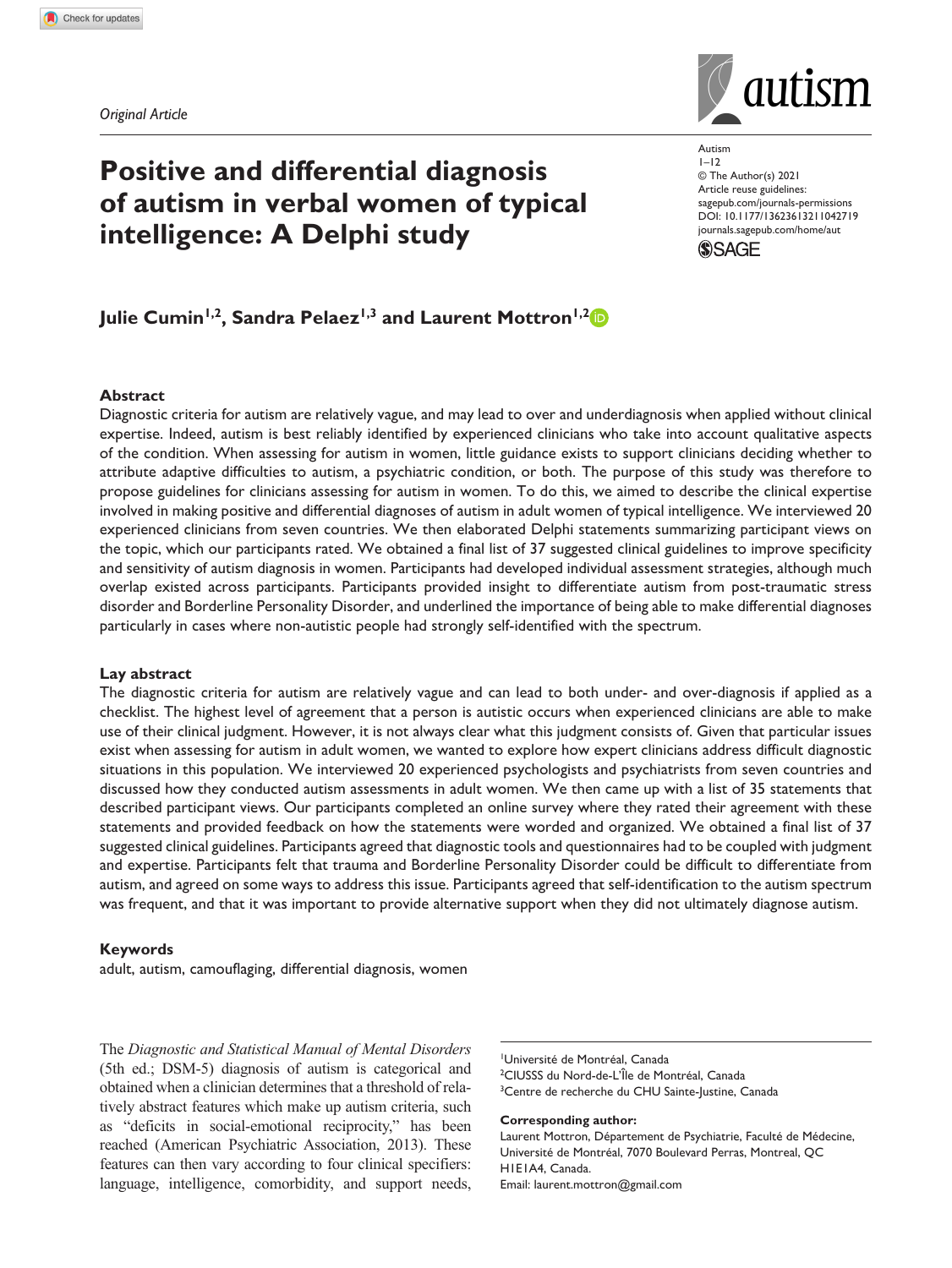despite all cases meeting the same diagnostic criteria. Age and sex represent additional sources of variation that contribute to the widening, and therefore heterogeneity of possible phenotypes consistent with autism diagnostic criteria (Mottron & Bzdok, 2020). Clinical difficulties are inherent to extreme values of the clinical specifiers, as they question the boundaries of the autism phenotype. In this context, positive and differential diagnosis of autism in women of typical intelligence, with no speech-onset delay and relatively low support needs, has been met with much research and clinical interest.

Most standardized autism diagnostic and screening tools are not normed to consider gender differences in the general population (Constantino & Charman, 2012). For example, superior verbal abilities typically found in girls may lead to underdiagnosis of autistic girls (Wing, 1981). Indeed, autistic girls may have more typical narrative skills than autistic boys as measured on the Autism Diagnostic Observation Schedule (ADOS) storytelling task (Boorse et al., 2019; Parish-Morris et al., 2017). They are also rated more positively than autistic boys by naïve confederates, despite experienced clinicians rating their socio-communicative difficulties as equal to autistic boys (Cola et al., 2020). Clinicians may more likely attribute the difficulties of autistic women to other conditions more frequent in women, such as mood, eating disorders, or Borderline Personality Disorder (BPD) (Au-Yeung et al., 2019) or social anxiety (Hull et al., 2019), resulting in under diagnosis of autism. Conversely, some adult women lose their autism diagnosis when re-evaluated by autism experts, in favor of diagnoses such as depression, BPD and Attention Deficit Hyperactivity Disorder (ADHD) (Tak, 2020), but this may cause psychological damage (De Bucy, 2018).

A sex ratio in favor of males is one of the few uncontested markers of autism (Werling, 2016), but where this male:female ratio truly lies is now a contentious topic. Discrepancies in the sex ratio are largely found in autistic people with no speech-onset delay and no intellectual disability, formerly known as Asperger's Syndrome (Loomes et al., 2017). The possibility of an artificially inflated sex ratio due to an under recognition of autistic women and girls has generated a large number of studies over the past decade (Lai et al., 2015). While approximately four boys are diagnosed with autism for every girl, population samples have found lower sex ratios ranging from 2:1 to 3:1 (Loomes et al., 2017), suggesting gender-based diagnostic disparities.

Much research has focused on the mechanisms by which girls on the spectrum may go unnoticed. Heightened social motivation in girls and women (Sedgewick et al., 2016) may facilitate the phenomenon of camouflaging, or the conscious and unconscious "masking" of autism signs.

Camouflaging has been self-reported both in late-diagnosed autistic women, presumably missed in childhood (Bargiela et al., 2016) but also in girls diagnosed in childhood (Tierney et al., 2016). Participants of these accounts consistently detail the great amount of energy they put into trying to appear neurotypical and the mental health cost of attempting to camouflage their autism (Bargiela et al., 2016; Hull, Petrides, et al., 2017; Milner et al., 2019). However, the notion of camouflaging as a clinical indicator of autism, particularly for women, may lack rigor. This may open up the possibility of identifying any psychological suffering associated with social interaction as "autistic camouflaging." For the clinician, it may justify the displacement of the diagnostic threshold up to and including situations where no signs of autism are actually visible, resulting in non-falsifiable diagnoses (Fombonne, 2020). The devaluation of the clinical threshold (Constantino, 2011) and less stigmatizing nature of an autism diagnosis in comparison to some psychiatric conditions like personality disorders (Nylander, 2015) may create a situation of overdiagnosis of autism in adult women of typical intelligence.

The existence of a "female phenotype" is widely cited although little evidence suggests that autistic women differ from men beyond typical sex differences found in the general population. A recent meta-analysis and systematic review of behavioral and cognitive sex/gender differences in autism concluded that "individuals with Autism Spectrum Conditions (ASC) are fundamentally similar to typically developing individuals in regard to their sex/gender variation in core ASC characteristics" (Hull, Mandy, et al., 2017, p. 723).

In the absence of a neurobiological gold standard for diagnosis and related clinical guidelines, one option may be to investigate the decision-making process of expert clinicians who assess adult women of typical intelligence for autism. An existing framework, built by clinicians and researchers seeking to guide research on sex/gender differences in autism, indeed suggests that methods examining endorsement rates from clinicians could be useful in refining autistic phenotypes (Lai et al., 2015). Lai et al.'s framework further identifies two research areas which could benefit from sourcing clinical expertise: (1) defining autism in males and females (nosological challenges) and (2) diagnosing autism in males and females (diagnostic challenges). More specifically, the authors call for qualitative research on behavioral exemplars of autism in women and question how co-occurring conditions or cognitive/ temperamental factors may influence the presentation and identification of autism, and whether gender-based interpretation biases may play a role. The Delphi method is a structured process by which a group of participants, selected for their expertise on a particular topic, are presented with statements over several rounds which they review, rate, and offer suggestions on. The Delphi method is frequently used to source expertise from clinicians in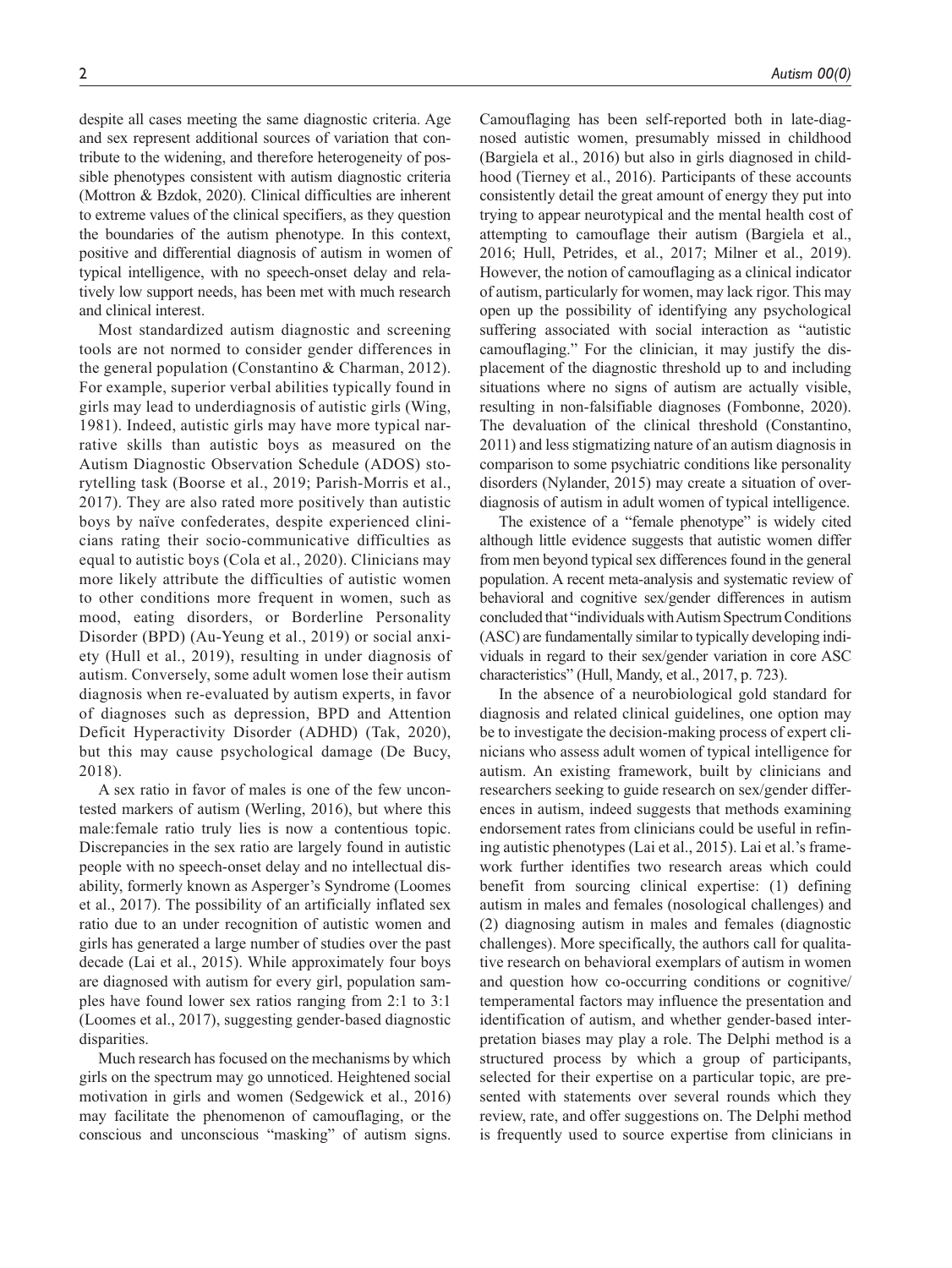order to develop clinical guidelines and select research outcomes (Boulkedid et al., 2011; Creamer et al., 2012; Spain & Happé, 2020).

Expert clinicians, as defined by extensive exposure to autistic people, have better inter-rater reliability on autism diagnosis when allowed to make use of their clinical acumen, rather than using a standardized checklist of symptoms (Klin et al., 2000). By referring to a behavioral phenotype acquired with experience, expert clinicians incorporate (de Marchena & Miller, 2017) and hierarchize (Muggleton et al., 2019) signs of autism not included in diagnostic manuals, such as gait and prosody (intonation and rhythm of speech).

The purpose of this study was to propose guidance for clinicians assessing for autism in adult, verbal women of normal-range intelligence quotient (IQ). To do this, we aimed to establish areas of consensus for conducting autism assessments in adult women, based on the expertise of clinicians with a large experience of diagnostic assessment of autism in women.

## **Method**

## *Study design*

This Delphi study used content analysis (Stemler, 2000) to analyze semi-structured interviews conducted with clinicians experienced in assessing for autism in adult women and to develop statements to be used in developing a Delphi survey.

## *Sample*

Participants were 20 clinicians from seven different countries with expertise diagnosing autism in adult women of typical intelligence. Sample size was decided by previous literature indicating that the majority of Delphi studies include between 15 and 20 respondents, prioritizing a small group of expert and motivated participants (Hsu & Sandford, 2017). Participants were recruited through Twitter, mailing lists, and word of mouth. Only one participant was recruited through social media, and the vast majority of participants heard about the study through colleague referrals. Participants filled an information and consent form on a secure data collection platform (REDCap), and agreed to be recontacted for validation purposes. Interviews were conducted in French or in English, by phone  $(n=2)$  or videoconference  $(n=18)$ .

Our inclusion criteria were based on a previously conducted behavioral phenotyping study, in which 151 participants with experience diagnosing autism were asked to estimate the total number of autism diagnoses they had ever given (de Marchena & Miller, 2017). Marchena and Miller found a median of 250 diagnoses across their sample, which was the minimum experience we required for participation. Furthermore, we added the constraint of having practiced for at least 5 years and assessed at least 100 women in this time. Awareness around gender-based diagnostic disparities has increased over the past years, and we aimed to recruit clinicians with specific experience in this.

Participants practiced in psychiatry, clinical psychology, and speech and language therapy (mandated to conduct autism assessments in their country), and had 5–40years of experience diagnosing autism (mean  $(M)$ =18.3 and standard deviation  $(SD)$ =10). The mean number of adult female assessments per year was 35 (SD=19.5). Detailed participant characteristics are included in Supplementary Material.

## *Procedures*

As a first step to developing Delphi survey items, we built a semi-structured interview guide to collect initial participant views, based on the following four main categories: (1) factors of complex assessments in adult women, (2) methods for running such complex assessments, (3) signs indicative of autism, and (4) differential diagnoses and comorbidities. The interview guide (Supplementary Material) was tested and refined by three clinicians external to the research team, and translated into English by J.C. and two bilingual researchers with the use of back-translation (Chen & Boore, 2010).

Interviews were conducted by J.C. and transcribed verbatim by a transcription service. The first half of the interviews were annotated by J.C. and L.M., in order to ensure that material of interest was not missed. Content analysis was used as it allowed us to code our data into four predefined main categories (a priori coding) according to the literature and our research aims (Mayring, 2000). A working analytical framework of subcategories was developed by J.C. based on these preliminary codes (emergent coding) and checked for face validity by the senior author. The second half of the interviews were then coded by a research assistant using the same framework. A consensus approach was used to iteratively refine the subcategories. NVivo software was used to chart subcategory frequencies. These subcategories were then used in the elaboration of a Delphi survey.

Subcategories which were referred to by at least 50% of participants in their interviews were included in the survey as opinion statements that participants could indicate agreement or disagreement with. For example, the subcategory "High empathy of autistic women" became a Delphi statement reading "Autistic women often demonstrate high emotional empathy towards others, but poor understanding/awareness of their own emotions." A list of 35 statements of opinion was developed across the four main categories. This list was presented as an online survey through REDCap. The 20 participants interviewed for the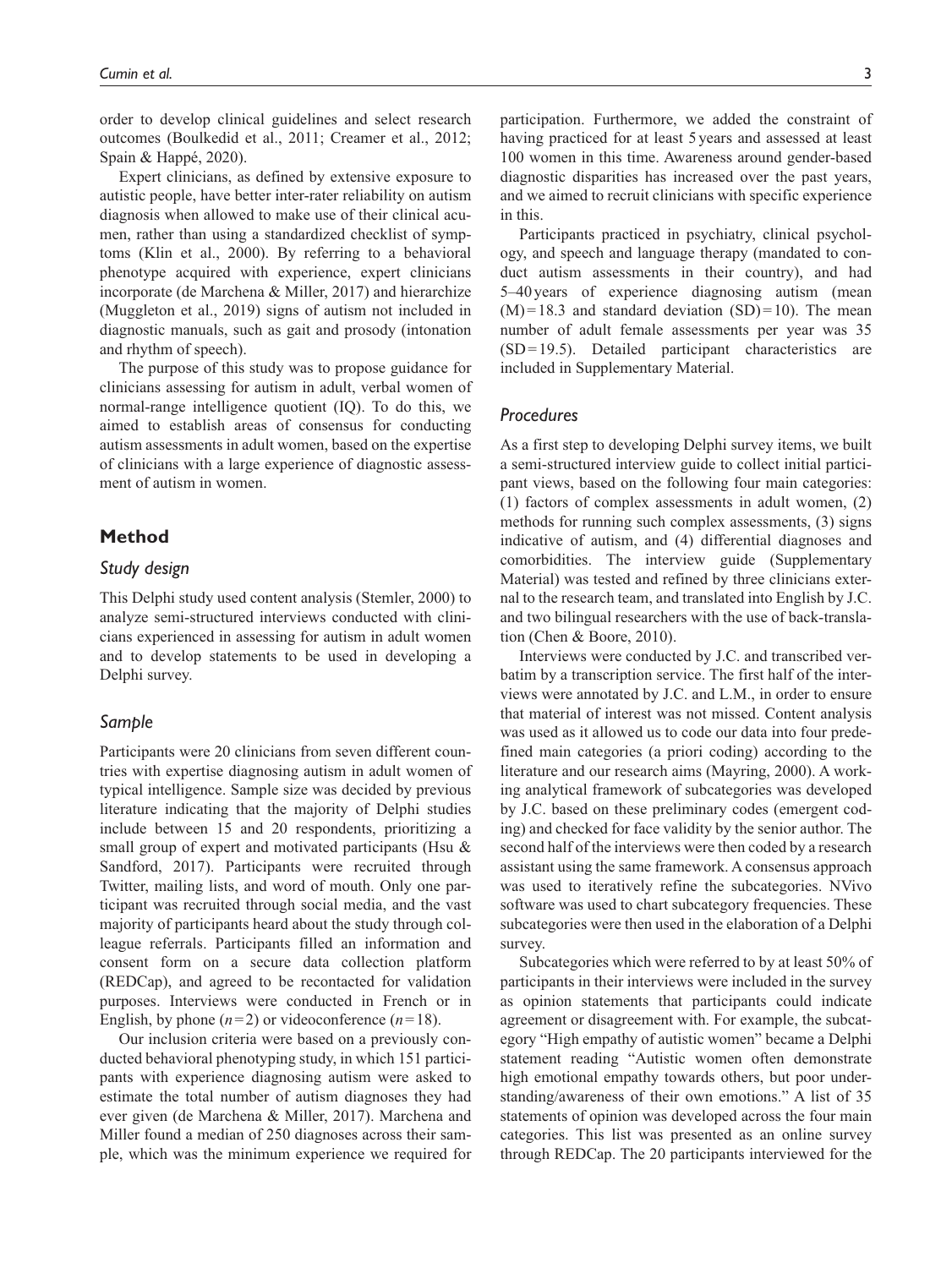study were invited via email to fill out this survey derived from their interviews. Participants were asked to rate each statement on a 4-point Likert-type scale ("Strongly Agree," "Somewhat Agree," "Somewhat Disagree," and "Strongly Disagree"), or could indicate "Not relevant to my practice." Delphi studies often suffer from high attrition rates over several rounds (Hsu & Sandford, 2017). To address this, we attempted to keep the survey short by only asking participants to comment on items they had rated as "Somewhat Disagree," to indicate how the statement could be modified to better fit their experience. Half of participants required two or more email reminders in order to fill out the survey.

The results of the Delphi survey were then analyzed. Items were considered to have reached consensus when 70% of the 19 participants indicated that they "Strongly Agreed" or "Somewhat Agreed" (Hsu & Sandford, 2017). Ratings for Round Two are summarized in Supplementary Material. Following this round of feedback from participants, four statements did not achieve consensus. Of these statements, three were reformulated and one was split into two statements according to participant comments. One statement was added according to participant comments on another statement. A final list of 37 agreed upon suggested guidelines was sent out to participants via email. Due to the high number of reminders sent out in the first round, a final survey was not conducted in order to avoid attrition, and participants were instead asked to respond via email indicating whether they wanted to bring any last changes to the final list of guidelines. In total, 14 participants responded with their final approval within the provided timeline, and no further changes were made.

#### *Community involvement*

This study was conceived according to research priorities identified by clinicians (colleagues and collaborators). Clinicians working in the field of autism were involved in developing all aspects of the study (interview schedule, Delphi items, and final interpretations). We would like to note that, despite its good intentions, our autistic collaborators have expressed concern about the inclusion of community involvement statements. These may act to pressure autistic people to "out" themselves, and risk restricting their role in research to one of community stakeholders, when in fact autistic people can and do participate as researchers.

## **Results**

The results are summarized below according to the four main categories explored during the interviews and the analyses, namely: (1) factors of complex assessments, (2) managing the complex assessments, (3) signs indicative of autism, and (4) differential diagnosis and comorbidities. A

full list of Delphi statements can be found in Table 1. Of our 20 initial participants, 19 completed Round 2 (95% completion) (Note: quotations which made use of stigmatizing language were reworded for similar meaning, indicated by square brackets.).

## *Factors of complex assessments*

This category sought to identify the factors specific to both women and autism which made assessments more complex for clinicians, such that they may decide to undertake a longer assessment.

*Self-diagnosis and history.* Participants overwhelmingly agreed that self-diagnosis prior to clinical assessment had increased in recent years, with information about autism increasingly available online. Many participants specified that self-diagnosis was correct in many cases, but participants ultimately reached consensus that extensive research prior to appointments could complicate assessments. More specifically, a clear belief or hope that the assessment would result in an autism diagnosis was seen as a potential source of bias, where the person seeking a diagnosis would describe their life history and behaviors through the lens of the research they had done. Participants indicated high levels of agreement that many women seeking autism assessments had complex psychiatric and life histories, namely, multiple previous psychiatric diagnoses and a high number of Adverse Life Events.

*Camouflaging.* Autistic women having learned certain social contingencies which could make them appear more neurotypical (camouflaging) made it more difficult to observe whether social difficulties were autistic in nature.

*Stigma.* A diagnosis of autism can provide a feeling of belonging to a community, and some clinicians felt that the autism as a social identity resonated particularly with their female patients. Many clinicians indicated that autism was seen by their patients and clients as more socially acceptable than a mental health condition, which could complicate the process of making a differential diagnosis and receiving a stigmatizing label.

*Negative reactions.* Reactions of disappointment, confusion, and/or anger sometimes occurred when assessments did not result in diagnosis of autism. Most clinicians took this possibility into account before and during their assessment, for example, by enquiring about depressive symptoms which could increase after receiving disappointing news. Some clinicians felt that lengthy waitlists exacerbated the issue, with some patients waiting years for an assessment that they therefore placed very high expectations on.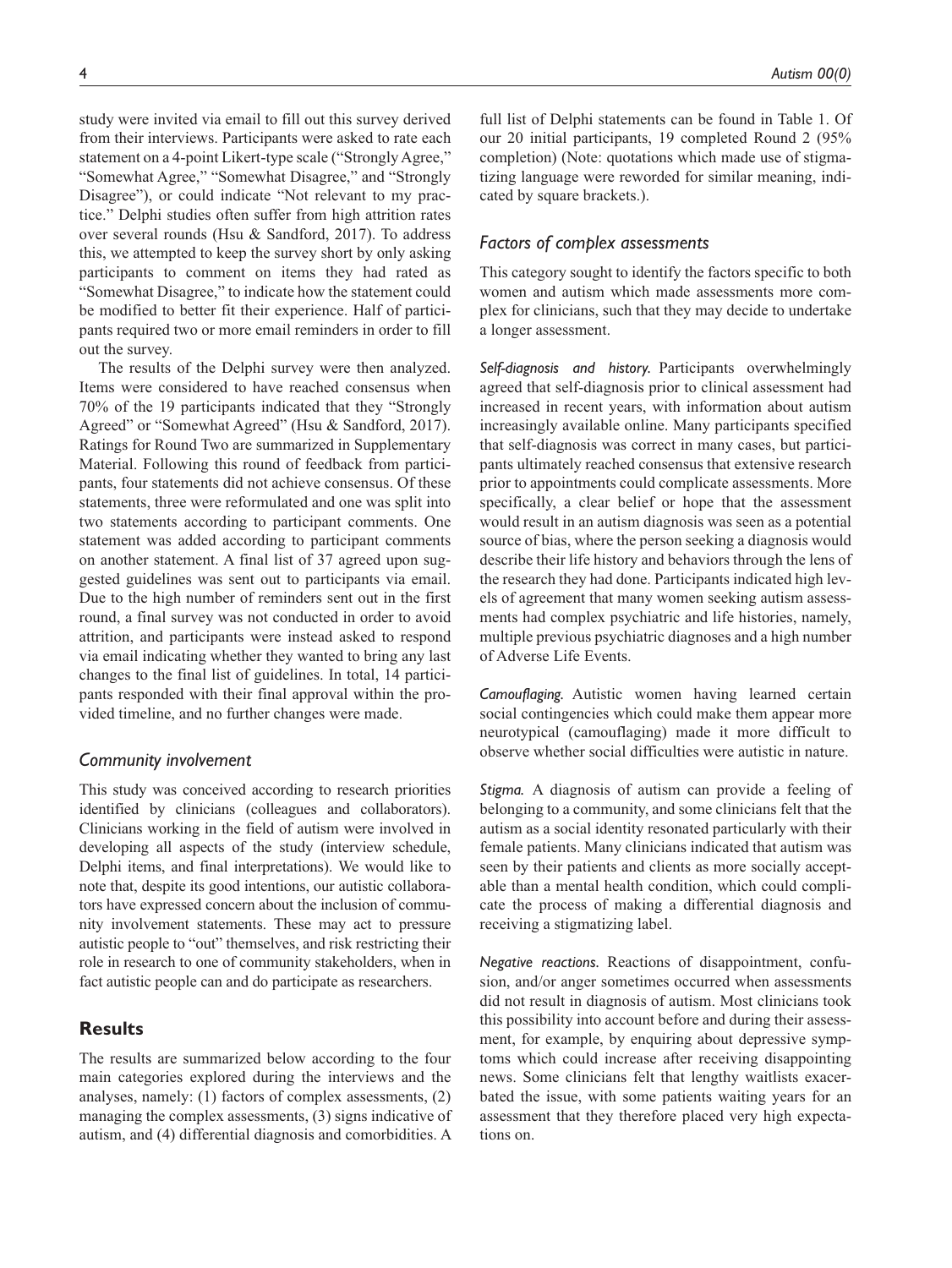| Category                             | Delphi statements                                                                                                                                                                                                                                  |
|--------------------------------------|----------------------------------------------------------------------------------------------------------------------------------------------------------------------------------------------------------------------------------------------------|
| Factors of<br>complex<br>assessments | I. Autistic women have learned certain social contingencies allowing them to appear more typical<br>2. Autism is increasingly mediatized and information available online, which has increased rates of self-diagnosis                             |
|                                      | prior to clinical assessment<br>3. Autism is regarded more positively than most psychiatric diagnoses, it is seen as a social identity which can<br>give access to a community and provide a feeling of belonging                                  |
|                                      | 4. Women seeking autism assessment often have complex histories and multiple previous mental health<br>diagnoses                                                                                                                                   |
|                                      | 5. Self-diagnosis of autism prior to assessment can sometimes complicate the assessment<br>a. Minority opinion: self-diagnosis is often correct                                                                                                    |
|                                      | 6. Disappointment, confusion, and/or anger can occur when a patient is not given a diagnosis of autism                                                                                                                                             |
| Managing<br>complex                  | 7. Standardized assessment tools are not equipped to detect autism in adult women of typical intelligence<br>8. Self-report questionnaires can lack specificity and be biased by the patient's knowledge about autism                              |
| assessments                          | 9. Self-report questionnaires can provide material to explore in an interview, especially when questionnaires<br>contradict each other or the clinician's observations                                                                             |
|                                      | 10. Diagnostic assessments should ideally be long and run over more than one session, to observe functioning<br>once patient gets tired, and assess several diagnostic hypotheses with relevant tools                                              |
|                                      | 11. During the assessment, the person should be challenged with spontaneous interaction to observe how they<br>handle unfamiliar situations                                                                                                        |
|                                      | 12. The person's difficulties should ideally be corroborated by an external informant who knew them in<br>childhood                                                                                                                                |
|                                      | 13. Asking for specific personal examples can help to confirm that difficulties are based on lived experience<br>rather than patient's research                                                                                                    |
|                                      | 14. It is useful to manage patient expectations by explaining early on that assessment may not result in diagnosis<br>of autism                                                                                                                    |
|                                      | 15. It is important to draft the final report in collaboration with the patient and share content transparently                                                                                                                                    |
|                                      | 16. In cases where autism is not diagnosed, it is important to validate the patient's difficulties and offer other<br>avenues for support or alternative diagnoses                                                                                 |
|                                      | 17. The concept of "autistic traits" is useful to explain to patients why a diagnostic threshold of autism was not<br>reached                                                                                                                      |
|                                      | a. Minority opinion: this is a possible slip into "we're all a little bit autistic," diagnosis is categorical                                                                                                                                      |
| Signs indicative<br>of autism        | 18. Differences can be noticed over time in the more nuanced aspects of social behavior beyond eye contact<br>and prosody, such as topic maintenance, social inferences, and reciprocity                                                           |
|                                      | 19. Autistic deep interests are ego-syntonic, exhaustive, and cyclical                                                                                                                                                                             |
|                                      | 20. Autistic women often report investing large amounts of energy preparing for social interactions and feeling<br>drained following the interaction                                                                                               |
|                                      | 21. Autistic women have often not reached the level of professional/personal achievement expected given their<br>apparent intelligence                                                                                                             |
|                                      | 22. Autistic women have often made numerous independent attempts to adapt and overcome their difficulties<br>23. Autistic women often demonstrate high emotional empathy toward others, but poor understanding/<br>awareness of their own emotions |
|                                      | 24. Autistic women are often able to recognize their own functioning in that of other autistic people                                                                                                                                              |
|                                      | 25. Autistic women are often able to apply their special interests and use them as social currency                                                                                                                                                 |
|                                      | 26. Autistic women tend to have few or no true peer relationships and to be naïve in their relationships                                                                                                                                           |
|                                      | 27. In autistic women, the pursuit of diagnosis is rarely utilitarian but rather about self-knowledge                                                                                                                                              |
|                                      | 28. Compared to women who go on to receive other diagnoses, autistic women may require more prompting<br>or guidance to fill out questionnaires and provide information during the assessment                                                      |
|                                      | 29. In autistic women, gender may be expressed more fluidly, with less attachment to the gender binary, or<br>femininity may appear forced/rehearsed                                                                                               |
| Differential                         | 30. A current acute mental health episode (e.g. depressive episode) can make it difficult to determine baseline                                                                                                                                    |
| diagnosis and<br>comorbidities       | functioning to diagnose autism                                                                                                                                                                                                                     |
|                                      | 31. For an experienced clinician, diagnosing autism relies on thorough, reliable assessment, coupled with a<br>"feeling in the room"                                                                                                               |
|                                      | 32. The chronology of difficulties is extremely important when making differential diagnoses.                                                                                                                                                      |
|                                      | 33. Most women presenting for an autism assessment have experienced trauma in some form                                                                                                                                                            |
|                                      | 34. Borderline Personality Disorder is highly present in autism assessment clinics as a past diagnosis and/or a<br>potential differential diagnosis                                                                                                |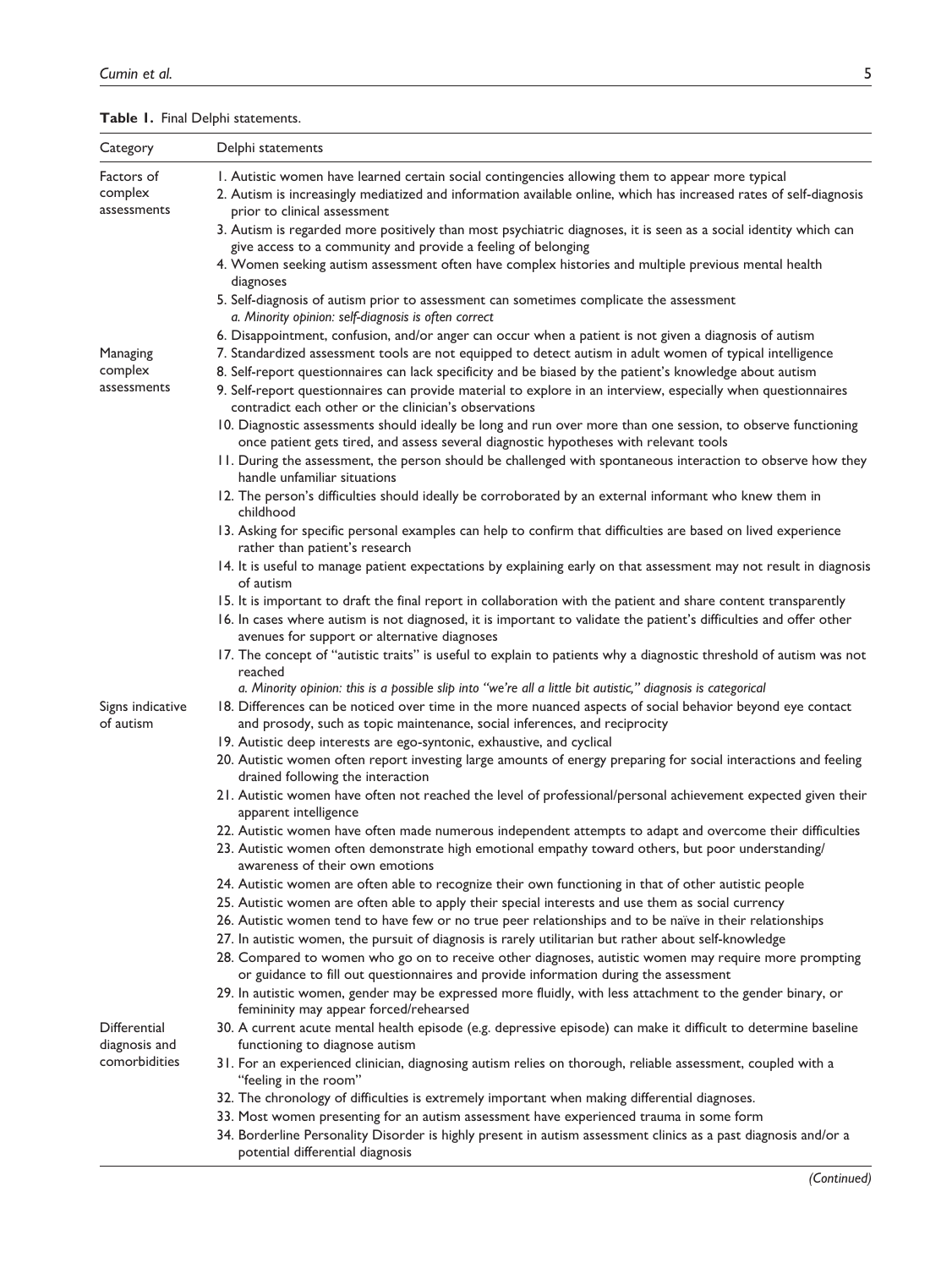**Table 1.** (Continued)

| Category | Delphi statements                                                                                                                                                                                                                                                                                                                                                                                     |
|----------|-------------------------------------------------------------------------------------------------------------------------------------------------------------------------------------------------------------------------------------------------------------------------------------------------------------------------------------------------------------------------------------------------------|
|          | 35. Autistic women can superficially present with signs resembling Borderline Personality Disorder<br>36. Borderline Personality Disorder can be differentiated from autism by exploring the person's understanding<br>of neurotypical social dynamics, and how they describe their emotions<br>37. Borderline Personality Disorder can be differentiated from autism by exploring whether attachment |
|          | difficulties are present                                                                                                                                                                                                                                                                                                                                                                              |

## *Managing complex assessments*

This category addressed how clinicians adjusted their practice during complex assessments including tools and strategies used.

*Clinical instruments.* Standardized assessment tools were judged as unequipped to detect autism in adult women of typical intelligence. The ADOS was largely seen as inducing false negatives, particularly in girls and women of normal-range IQ. It was also noted by several clinicians that anxiety and mood disorders could skew ADOS results and artificially inflate scores to induce false positives.

*Self-report.* Self-report measures could lack specificity and be biased by the patient's knowledge about autism. Many participants specifically mentioned that the Autism Quotion (AQ) was widely available online and relatively easy to fill out according to the desired results. However, selfreport measures provided useful information when they contradicted each other or clinical observations. A high AQ score with few observable signs of autism could indicate camouflaging or over-reporting of symptoms, and clinicians would explore these discrepancies in their conversations with the person.

*Assessment duration and flexibility.* Long assessments were judged necessary, to observe functioning in challenging social situations (unfamiliar person, fatigue), and to assess several diagnostic hypotheses. Many clinicians indicated that women having missed out on diagnosis in childhood were often able to present as neurotypical for an amount of time, and that it took several hours or appointments for difficulties to become apparent. These long assessments were also used to rigorously rule out other diagnostic possibilities, even in cases where clinicians were only mandated to assess for autism.

*Provoking spontaneity.* Creating moments for spontaneous interaction was favored, in order to evaluate how the person coped with unpredictability in social interactions. Many clinicians used humor to see if they could easily elicit a fluid conversational back and forth with the person.

*Information sources.* The person's present and past difficulties needed to be corroborated by an external source, ideally one having known the person in childhood.

Whether or not a childhood informant was available, participants widely recommended collecting information from third parties. Interestingly, there was no general consensus on the type of information participants were looking for by soliciting third party opinions. Some clinicians indicated that they were looking to understand why the person was considered disabled, as this was crucial to whether or not they could give a diagnosis. For other clinicians, the current presence of a disability was less important, and they specifically sought out early childhood signs of autism. Past healthcare providers were also cited as particularly important pieces of information. For example, clinicians spoke to past therapists to better understand how the person communicated and interpreted emotions.

*Providing examples.* Clinicians highlighted the importance of validating adaptive difficulties and autistic behaviors by requesting specific personal examples. This allowed clinicians to differentiate lived experience from the product of patient research. Many clinicians spoke of patients giving "textbook answers" (P05) based on their reading, and asked follow-up questions, for example, to enquire about the depth of a topic cited as a special interest.

*Facing disappointed patients.* When facing a patient disappointed because a diagnosis of autism had not been made, it was crucial to validate the difficulties that had brought them to seek out assessment, "We are never saying to them 'you [have nothing to worry about]', we would be helping them think about what else is going on" (P11). It was important to offer alternative diagnoses where possible and some clinicians indicated that diagnoses such as ADHD and anxiety could be helpful to patients especially when framed as a condition that they could get medication and therapy for. Clinicians indicated that final reports were better received when drafted in collaboration with the patient, and contents shared transparently.

*Autistic traits.* Invoking "autistic traits" could be helpful to soften disappointment in women who did not obtain the diagnosis: "Sometimes I'll just say 'I think you clearly do have some of these traits' and I'll explain the concept of a bell-shaped population curve and there's always a question of where you draw the line" (P15). However, a minority opinion of participants who strongly disagreed emerged,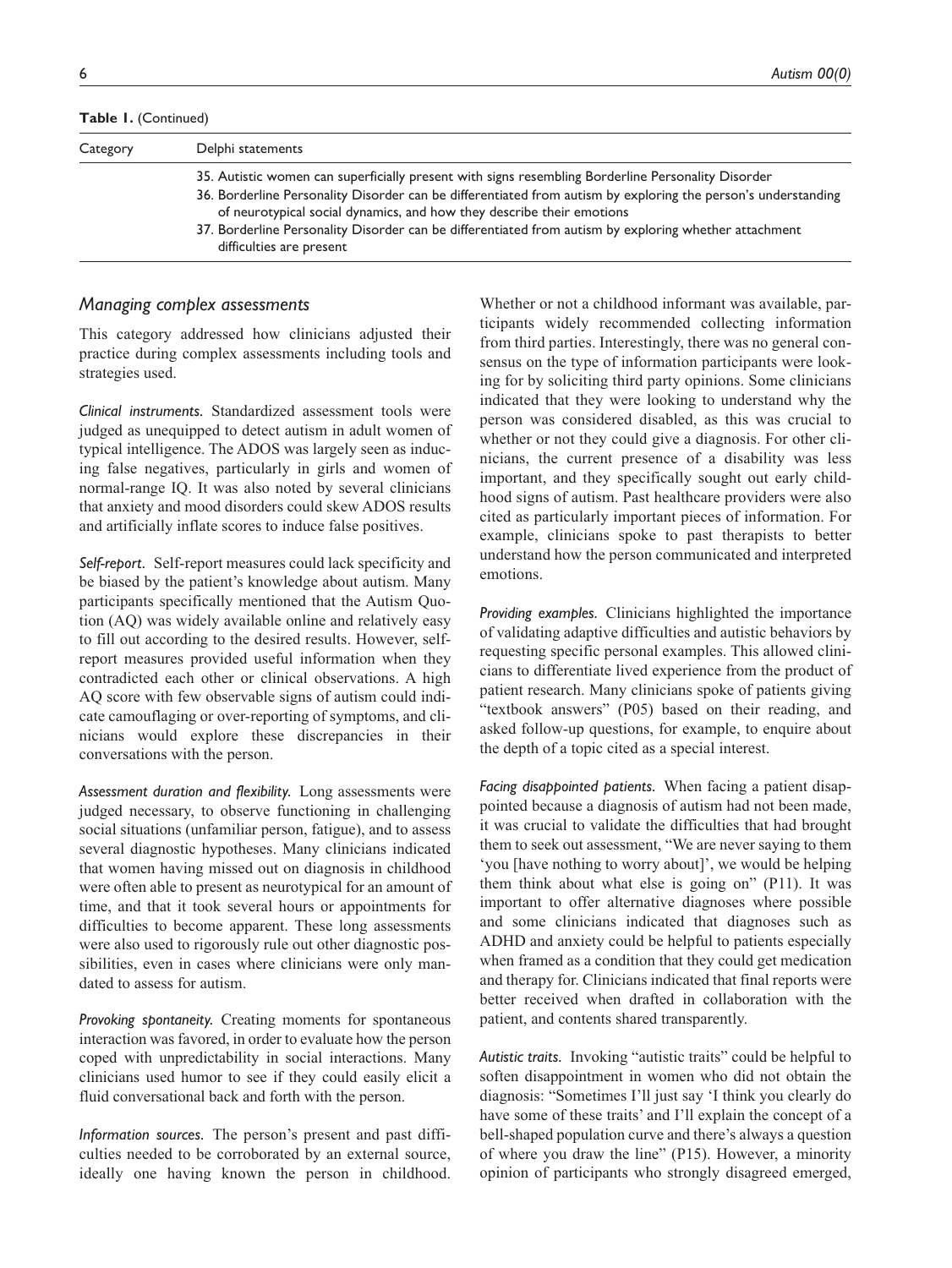explaining that they considered diagnosis to be categorical and that invoking autistic traits risked sounding like a diagnosis of "mild" autism.

## *Signs indicative of autism*

This category explored the specific traits and behaviors clinicians personally ascribed value to when evaluating for autism in women, whether or not these were included in diagnostic criteria.

*Subtle understanding of neurotypical socio-communicative rules.* Beyond eye contact and prosody, clinicians recommended investigating abilities such as topic maintenance, social inferences, and reciprocity, and exploring the person's understanding of neurotypical social rules in their interactions. While some participants felt this was not specific to women, others felt that this aspect of meta-communication was crucial due to women's increased ability to act neurotypical. Participants also agreed it was important to investigate time spent preparing for and recovering from social interaction, but again some participants did not see this as necessarily specific to women.

*Deep interests.* Participants described autistic deep interests as ego-syntonic, exhaustive, but also cyclical, "it's not so much that they lose interest, but they move on to something else once they realize they have drawn all possible functional benefits out of the interest" (P02). Clinicians explored the extent to which the interests were truly exhaustive in nature, and saw the person's ability to elaborate on their interest as crucial to the diagnostic interview. Clinicians also agreed that autistic women often had "useful" deep interests, which they could apply to facilitate social interaction.

*Professional accomplishments.* Autistic women, despite presenting as intelligent, had often failed to achieve expected levels of personal/professional success. Autistic women had usually taken independent action to compensate for their difficulties, investing a great deal of effort into these attempts. This was particularly significant when considering alternative diagnoses such as personality disorders, in which people may find it difficult to follow through on trainings or therapy. In comparison, a participant noted

autistic women had had CBT for anxiety for many years and it's never helped, so they got stuck, and they've obviously been willing to look at issues and explore ways of improving their lives, but they just can't seem to get out of it. (P04)

*Emotional empathy.* High emotional empathy seemed to be a characteristic of autistic women, despite difficulties with cognitive empathy and poor understanding of their own emotions. Many clinicians interestingly noted that autistic women were often able to recognize their own functioning in that of other autistic people. Compared to men, this was often how they had arrived at self-diagnosis, "I am autistic because I look like this person" (P07).

*Requiring instructions.* Autistic women required prompting and specific instructions to provide information during assessments. Some clinicians, for example, made use of visual aids like photographs brought in by the person, or homemade composite images, to elicit conversations about emotions when this was difficult to do spontaneously. Dichotomous questionnaires about their own behaviors were often difficult to fill out for autistic women, who tended to circle vague items or leave them blank. Some clinicians, however, pointed out that this was not necessarily specific to women, but that it could be an interesting trait to look for when making differential diagnoses.

*Asymmetrical relationships.* Clinicians agreed that peer relationships with neurotypical individuals tended to be rare, indicating that they would look for atypical understandings of friendship (e.g. someone working in customer service whom the person regularly saw) or other "mismatches" such as in age. This asymmetry was also identified as one of the mechanisms that could put autistic women at greater risk of being victims of abuse in relationships, as they rarely had a peer group to compare their experiences to.

*Purpose of diagnosis.* Clinicians agreed that, in women, the purpose of diagnosis rarely seemed utilitarian, but was rather driven by wanting to better understand oneself. One clinician felt that men were more likely to use a diagnosis to try to justify their behavior. Other clinicians indicated that this was a useful theme to explore when making differential diagnoses from personality disorders, where the want of a diagnosis tended to be driven by unstable self-identity.

*Gender expression.* Participants agreed that gender expression appeared more fluid and androgynous in autistic women. Alternatively, femme-presenting autistic women sometimes exhibited a "deliberately rehearsed femininity" (P02).

## *Alternative or cumulative diagnoses*

This category explored strategies used to disentangle different conditions when clinicians were faced with complex or unclear cases.

*Crisis versus baseline functioning.* For patients currently experiencing a mental health crisis, it was sometimes difficult to determine the person's "baseline functioning" (P07). When working with women currently in an acute psychiatric episode, some clinicians felt it was in their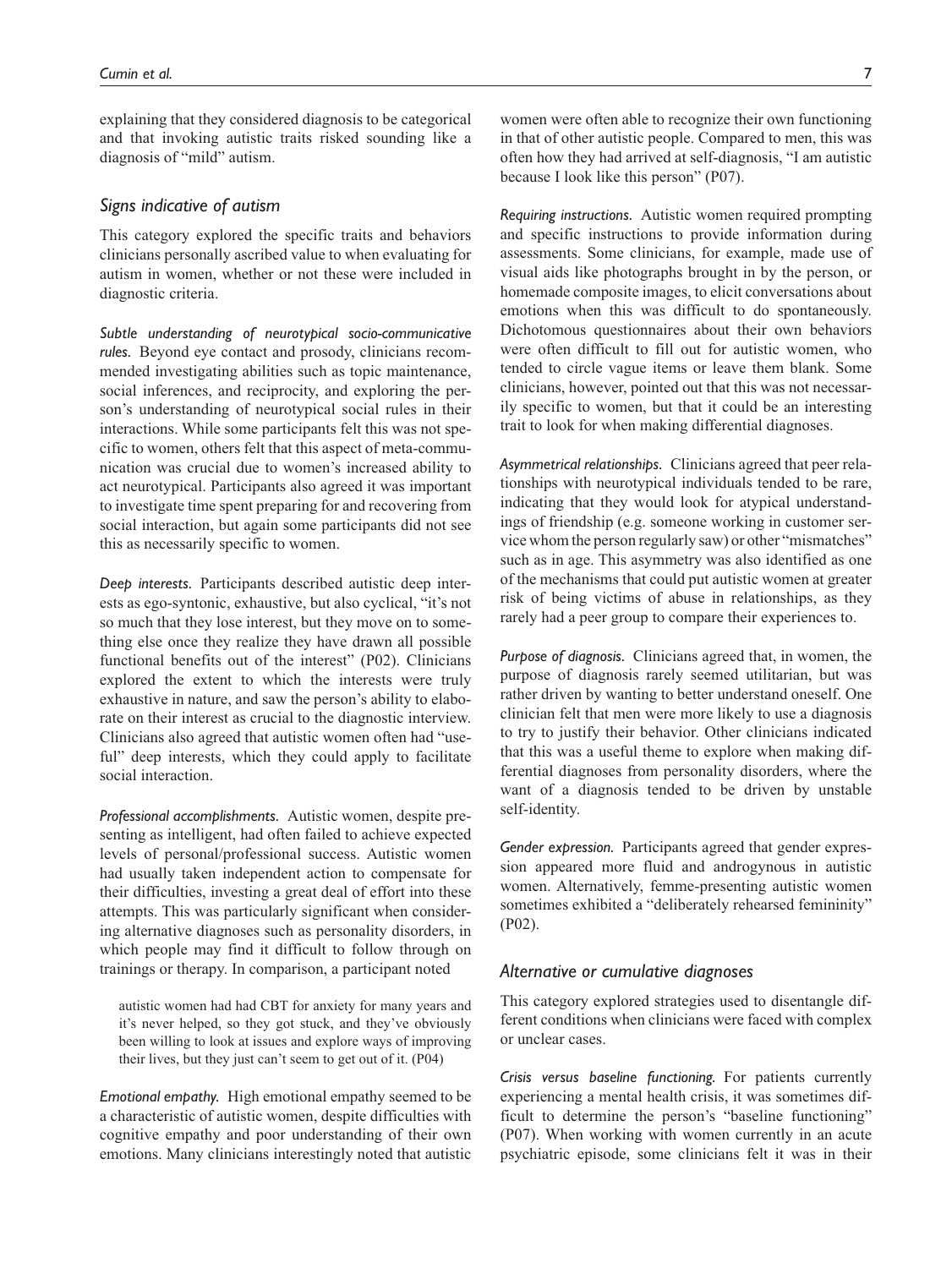patient's best interest to delay a potential diagnosis of autism, "In depression you have a flat affect, you're not very communicative, and sometimes the priority is to treat the depression, and then when that's lifted, to see what's underneath" (P05).

*"Feeling in the room."* Coupled with reliable and rigorous assessment, clinicians agreed that they relied to an extent on intuition when making differential diagnoses when assessing for autism. Participants spoke of using their awareness of how the interaction felt, notably when making differential diagnoses of personality disorders. Clinicians indicated that during interviews with people who they suspected were living with a personality disorder, they often felt that the patient was attempting to "crawl under their skin" (P20), which was not the case when interviewing autistic patients. One autistic participant spoke of "the clinical feeling that I'm dealing with someone like me" (P13).

*Confounding role of trauma.* Clinicians agreed that most adult women presenting for autism assessment had experienced trauma. Childhood trauma was specifically cited as difficult to disentangle from autism, as it could give rise to attachment difficulties that closely resembled certain signs of autism. For example, it was not always clear whether difficulties in relationships could be traced back to a neurodevelopmental difference or were the result of a fear of abandonment.

*Chronology.* When attempting to differentiate autism from other frequently seen conditions such as post-traumatic stress disorder (PTSD) and personality disorders, clinicians agreed it was imperative to establish when behavioral differences had first been noticed. Trauma-led difficulties could sometimes be pinpointed to the time the trauma had occurred, and personality disorders tended to begin to manifest in the teenage years. Autistic differences, however, were usually noticeable by late childhood.

*Differentiating autism from BPD.* BPD was highly present in autism assessment clinics as a past and/or differential diagnosis, and clinicians agreed the two conditions bore superficial resemblances. Many clinicians felt that BPD seemed to be a diagnosis reserved for women who self-harmed and had experienced trauma (as is the case for many autistic people). Several clinicians mentioned cases in which autistic women had been misdiagnosed and received therapy for BPD, where they had absorbed therapy vocabulary and now effectively acted in line with certain borderline characteristics. A few clinicians had also noticed that autistic women wrongly labeled as borderline had in fact simply associated with people who also had trouble fitting in to their peer groups, and engaged in risky behaviors. Upon further probing, their own experimentations with substance use were the result of mimicking these peers.

When differentiating the two conditions, clinicians agreed that understanding of neurotypical social dynamics was usually unimpaired in BPD, especially when they were in a phase of emotional stability. The reasons for difficulties with social relationships were also seen as being of a qualitatively different nature. Autistic women usually spoke of "difficulties with needing space" (P10), and ending friendships once social demands became too high, while women with BPD experienced relational difficulties due to a fear of abandonment. Participants agreed that attachment difficulties were important to investigate when deciding between autism and BPD.

The way emotions were described in autism versus BPD facilitated differential diagnosis. While women with BPD tended to explain how they were feeling with relative ease and a varied vocabulary, autistic women often found this verbalization difficult, "The other thing we ask people is 'can you name me five emotions apart from happy, sad and angry?' The average we get is two, women tend to do very badly on that" (P12). The emotions responsible for self-harm were also different. In BPD, self-harm usually followed interpersonal conflict, while in autism, it was often attributed to sensory issues or changes to routines.

## **Discussion**

This study is, to our knowledge, the first to: (1) explore challenges with assessing adult women for autism from the perspective of those performing the assessments and (2) identify the specific tools, methods and behaviors used by expert clinicians when assessing complex cases in adult women. In the following sections, we provide our interpretation of these findings along with potential clinical implications.

## *Diagnostic strategy*

The clinicians surveyed were cautious of overreliance on standardized instruments. Participants largely made use of individually developed techniques, or had individual ways of interpreting standardized scores, in order to reveal signs they saw as most indicative of autism. The limitations of current diagnostic criteria were also underlined—of the statements endorsed by our sample as indicative of autism in women, many were either not present in DSM-5 (gender identity expression, discrepancy between intelligence and professional success, and emotional empathy) or were qualitative evaluations of a DSM-5 trait (nature of social difficulties and interests). This is in line with research suggesting that expert clinicians integrate qualitative, nonverbal information into their assessments (de Marchena & Miller, 2017). Interestingly, these individual approaches ultimately still resulted in a certain convergence of opinion based on common experience, as shown by the agreed upon guidelines. These results make the case for a rebuilding of autism diagnostic criteria using a "bottom-up"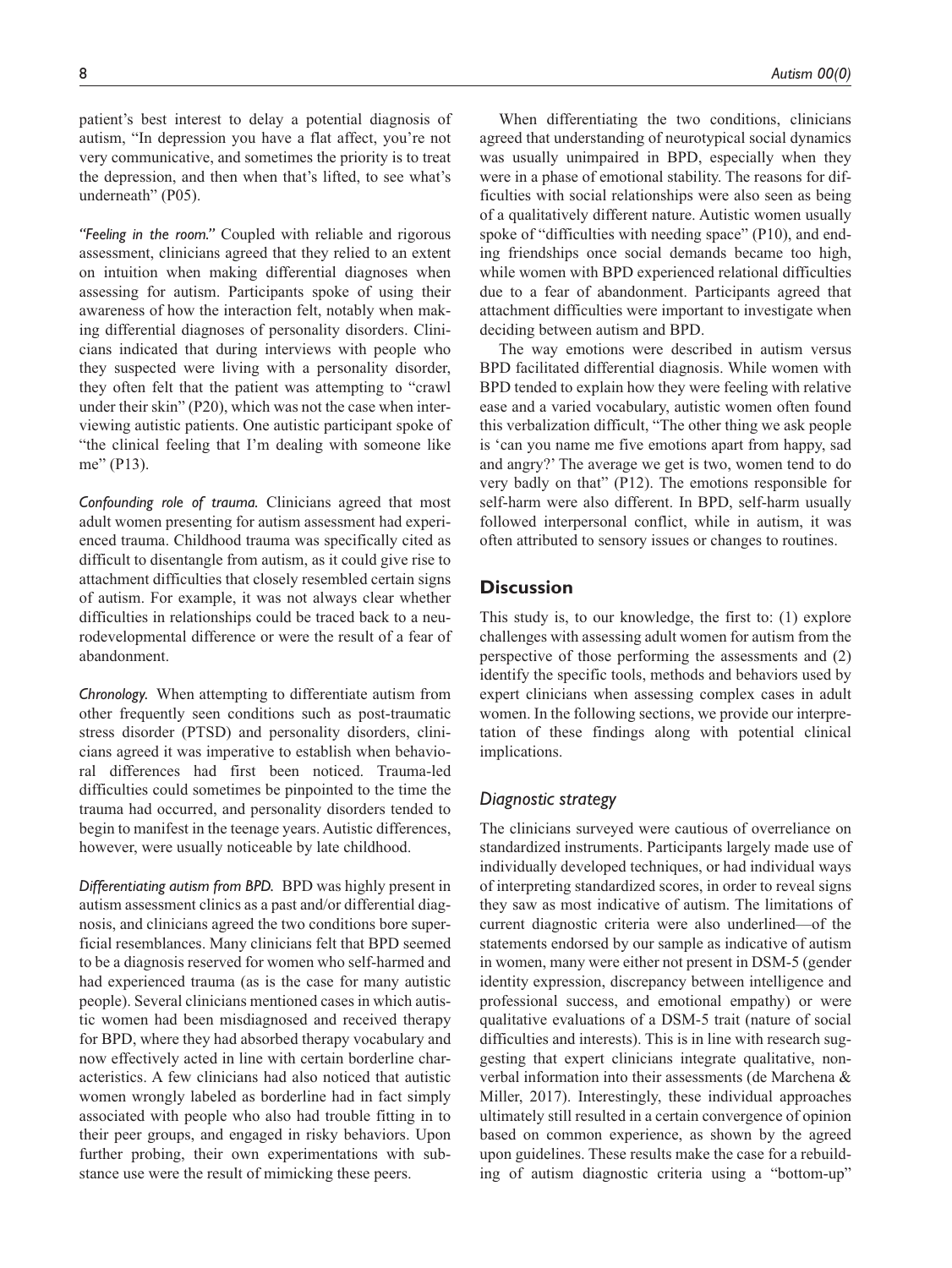approach based on exposure to many cases (Mottron, 2021).

## *Expectations placed on assessment*

Self-diagnosis is particularly prevalent as an entry point for assessment in adult autism clinics, with some research suggesting that barriers to formal diagnosis of autism, such as fear of not being believed, may bolster self-diagnosis particularly in women and people of color (Lewis, 2017; Sarrett, 2016).

Participants cited numerous examples where they had confirmed autism in women who strongly suspected they were on the spectrum. However, our participants also agreed that self-diagnoses could become problematic when the expectation of diagnosis was not met. Indeed, the general downplaying of women's concerns in medical contexts is well-documented (Chen et al., 2008; Hamberg, 2008) and came up often for our participants, who sometimes expressed concern that denying a diagnosis of autism to someone who had self-identified to the spectrum could cause far-reaching damage to their mental health and trust in the medical system.

Our findings support that autism benefits from relatively positive perceptions in the eyes of patients when compared to psychiatric conditions. An autism diagnosis can legitimize self-identity and sense of belonging to a community; however, this may result in false self-identification to the autism spectrum. Most clinicians mentioned reactions of disappointment when diagnosis was not obtained, which could cause depressive episodes or reactivate mental health symptoms. Many participants in this study invoked "autism traits" and "sub-threshold autism" to mitigate disappointment by validating the person's self-identification. Whether clinicians are able to provide alternative diagnoses greatly depends on their comfort assessing for other conditions, and the mandate imposed by their institution. One clinician hypothesized that self-identification to the spectrum in non-autistic people was not so much indicative of a "conviction of a diagnostic label" as it was "conviction about some difficulties that are not addressed at that point in time" (P18). Seen as such, the ability to propose alternative avenues is of paramount importance when assessing complex adult cases in order to avoid iatrogenic damage. This may be particularly relevant for women given a long legacy of gender biases in healthcare.

## *Disentangling diagnosis from the person's knowledge of autism*

Clinicians identified the ways in which sociocultural perceptions of autism had impacted general diagnosis-seeking behaviors and how this could influence patient expectations. Part of the diagnostic assessment therefore involved disentangling the person's expectations based on their research, from what clinicians recognized as autism following exposure to hundreds of autism cases. Clinicians and researchers may also be influenced by media coverage of autism. This is demonstrated by the exponential interest in research on camouflaging despite its intrinsic circularity (Fombonne, 2020). Most of our participants mentioned camouflaging as a factor they took into account during their assessment. Interestingly, there was no consensus on whether camouflaging had to be observable by the clinician (e.g. social differences observable once the person is tired) or whether the person's description of their camouflaging sufficed.

## *BPD, with or without trauma, as a specific issue*

The potential phenotypic and life history overlap between autism, trauma, and BPD presented challenges even for experienced clinicians. Self-harm and problems with interpersonal relationships are frequent in both BPD and autism, making the two conditions complex to disentangle (De Bucy, 2018; Ingenhoven, 2020; Trubanova et al., 2014). A large-scale study on the temporal stability of co-occurring psychiatric diagnoses in adult women indeed found that personality disorders were the most commonly removed diagnoses once a diagnosis of autism was obtained (Kentrou et al., 2021). Although research has found heightened self-reported autistic traits in people in BPD (Dudas et al., 2017), another study actually found no incidence of BPD when assessing for personality disorders across a sample of 54 autistic participants with no intellectual disability (Lugnegård et al., 2012). Interesting indicators for differential diagnosis between BPD and autism spectrum were provided, based on the integrity of cognitive empathy in moments of low emotion, the presence or absence of alexithymia, the justifications for interrupting relationships, as well as the different contexts of self-harm and presence of attachment difficulties.

Regarding trauma, cognitive rigidity, and repetitive and avoidant behaviors are found across both autism and PTSD (Haruvi-Lamdan et al., 2017; Stavropoulos et al., 2018). Autistic people are highly vulnerable to trauma, including types of chronic trauma experiences often responsible for long-lasting cognitive and emotional effects, such as sustained bullying (Rumball et al., 2020). While BPD is often considered as an adult manifestation of childhood trauma and conflated with PTSD these conditions are in fact distinct. (Ford & Courtois, 2014). Attachment difficulties can emerge with or without trauma, and clinicians deciding whether to attribute cognitive and behavioral differences to BPD or autism could use tools such as the Coventry Grid (Cox et al., 2019) to determine whether attachment difficulties lie at the heart of these issues.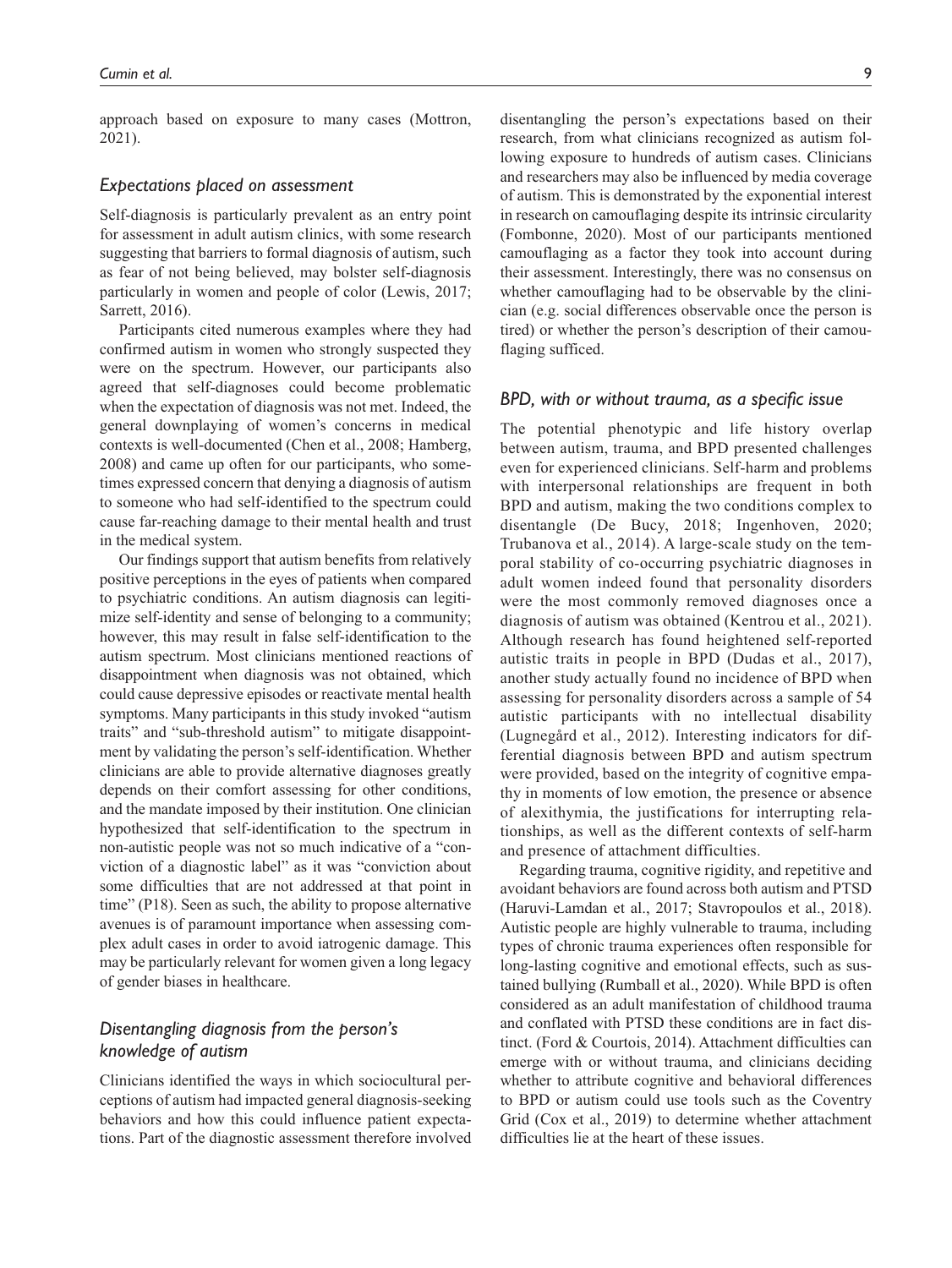## **Limitations**

This study involved individual perspectives from multiple cultural perspectives and contexts, different healthcare systems, and a range of clinical specialties and environments. Although international, our sample exclusively practiced in Western countries and may not generalize to countries where adult psychiatric care is limited. A semi-structured interview schedule according to a priori defined issues may have led to confirmation bias. However, the triangulation of qualitative and quantitative methodologies as well as multiple coders is a strength of this study and may have helped to limit this source of bias. Acquiescence bias is also a limitation to be considered and may have inflated participant agreement with Delphi statements. This is to be expected from any method seeking to build consensus, and we attempted to highlight areas where disagreements arose. Finally, our participants represented a large range of experience (between 5 and 40 years diagnosing autism) demonstrating that the notion of "expert" remains relatively abstract and ill-defined. We hope further research will clarify this topic.

## **Clinical implications**

This study joins a limited evidence base seeking to refine autism assessment and autistic phenotypes from the bottom up, by suggesting recommendations based on the observations of experts having assessed thousands of autistic women. We confirm that experts diagnose autism based on individual appraisals of very broad constructs, and highlight the frequent presence in specialized autism clinics of conditions superficially similar to autism, such as BPD or PTSD. We urge for further training and exposure to these conditions for clinicians specialized in autism. In cases where diagnostic boundaries appear unclear, as is often the case within extreme values of clinical specifiers, clinicians should build their expertise based on a wide exposure to a large number of male *and* female autistic people. This allows for the building of a gender-neutral prototype pattern recognition, hierarchizing the weight of different autism signs. It allows the detection of a "familial resemblance" between less evident autistic phenotypes and prototypical adult women diagnosed with high certainty by more than one expert.

#### **Acknowledgements**

The authors thank the Fonds de recherche en santé du Québec and the Transforming Autism Care Consortium, who financed this work. The authors also thank the Montreal Cognitive Neuroscience Research Group who offered their clinical expertise, particularly Chloée Paquette-House, Alexis Beauchamp-Chatel, and Juliette Rabot. The authors wish to specifically acknowledge and thank Noémie Cusson for her work on the analyses.

#### **Declaration of conflicting interests**

The author(s) declared no potential conflicts of interest with respect to the research, authorship, and/or publication of this article.

## **Funding**

The author(s) received no financial support for the research, authorship, and/or publication of this article.

## **ORCID iD**

Laurent Mottron **b** <https://orcid.org/0000-0001-5668-5422>

## **Data accessibility**

The verbatim of participants' interviews is accessible through request to the corresponding author.

#### **Supplemental material**

Supplemental material for this article is available online.

## **References**

- American Psychiatric Association. (2013). Diagnostic and Statistical Manual of Mental Disorders (5th ed.). *American Psychiatric Association*. [https://doi.org/10.1176/appi.](https://doi.org/10.1176/appi.books.9780890425596) [books.9780890425596](https://doi.org/10.1176/appi.books.9780890425596)
- Au-Yeung, S. K., Bradley, L., Robertson, A. E., Shaw, R., Baron-Cohen, S., & Cassidy, S. (2019). Experience of mental health diagnosis and perceived misdiagnosis in autistic, possibly autistic and non-autistic adults. *Autism*, *23*(6), 1508–1518.<https://doi.org/10.1177/1362361318818167>
- Bargiela, S., Steward, R., & Mandy, W. (2016). The experiences of late-diagnosed women with autism spectrum conditions: An investigation of the female autism phenotype. *Journal of Autism and Developmental Disorders*, *46*(10), 3281–3294. <https://doi.org/10.1007/s10803-016-2872-8>
- Boorse, J., Cola, M., Plate, S., Yankowitz, L., Pandey, J., Schultz, R. T., & Parish-Morris, J. (2019). Linguistic markers of autism in girls: Evidence of a "blended phenotype" during storytelling. *Molecular Autism*, *10*(1), Article 14. [https://](https://doi.org/10.1186/s13229-019-0268-2) [doi.org/10.1186/s13229-019-0268-2](https://doi.org/10.1186/s13229-019-0268-2)
- Boulkedid, R., Abdoul, H., Loustau, M., Sibony, O., & Alberti, C. (2011). Using and reporting the Delphi method for selecting healthcare quality indicators: A systematic review. *PLOS ONE*, *6*(6), e20476. [https://doi.org/10.1371/journal.](https://doi.org/10.1371/journal.pone.0020476) [pone.0020476](https://doi.org/10.1371/journal.pone.0020476)
- Chen, E. H., Shofer, F. S., Dean, A. J., Hollander, J. E., Baxt, W. G., Robey, J. L., Sease, K. L., & Mills, A. M. (2008). Gender disparity in analgesic treatment of emergency department patients with acute abdominal pain. *Academic Emergency Medicine: Official Journal of the Society for Academic Emergency Medicine*, *15*(5), 414–418. [https://](https://doi.org/10.1111/j.1553-2712.2008.00100.x) [doi.org/10.1111/j.1553-2712.2008.00100.x](https://doi.org/10.1111/j.1553-2712.2008.00100.x)
- Chen, H-Y., & Boore, J. R. (2010). Translation and back-translation in qualitative nursing research: Methodological review. *Journal of Clinical Nursing*, *19*(1–2), 234–239. [https://doi.](https://doi.org/10.1111/j.1365-2702.2009.02896.x) [org/10.1111/j.1365-2702.2009.02896.x](https://doi.org/10.1111/j.1365-2702.2009.02896.x)
- Cola, M. L., Plate, S., Yankowitz, L., Petrulla, V., Bateman, L., Zampella, C. J., de Marchena, A., Pandey, J., Schultz, R.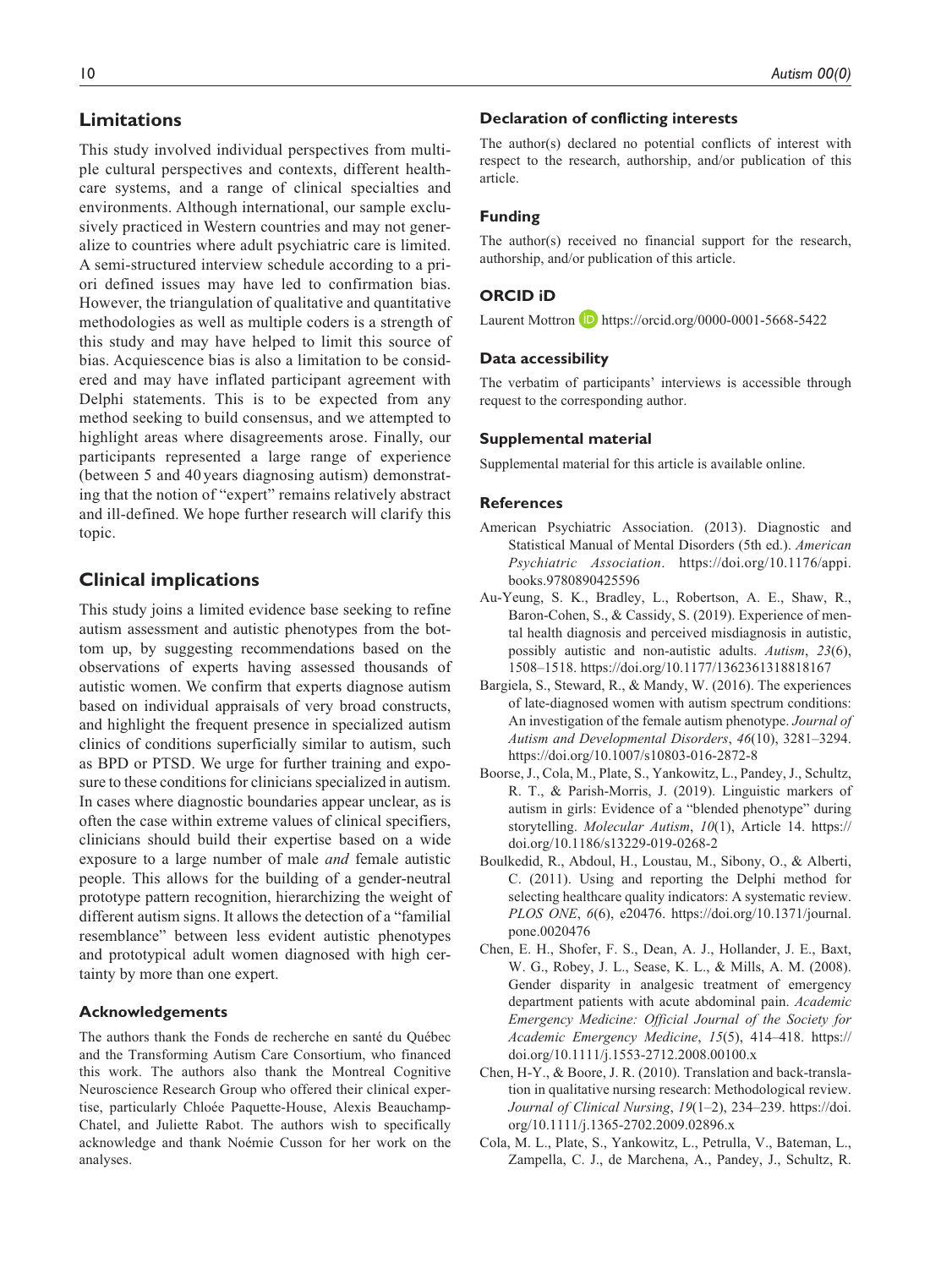T., & Parish-Morris, J. (2020). Sex differences in the first impressions made by girls and boys with autism. *Molecular Autism*, *11*(1), Article 49. [https://doi.org/10.1186/s13229-](https://doi.org/10.1186/s13229-020-00336-3) [020-00336-3](https://doi.org/10.1186/s13229-020-00336-3)

- Constantino, J. N. (2011). The quantitative nature of autistic social impairment. *Pediatric Research*, *69*(5, Pt. 2), 55R– 62R. <https://doi.org/10.1203/PDR.0b013e318212ec6e>
- Constantino, J. N., & Charman, T. (2012). Gender bias, female resilience, and the sex ratio in autism. *Journal of the American Academy of Child and Adolescent Psychiatry*, *51*(8), 756–758.<https://doi.org/10.1016/j.jaac.2012.05.017>
- Cox, C., Bulluss, E., Chapman, F., Cookson, A., Flood, A., & Sharp, A. (2019). The Coventry grid for adults: A tool to guide clinicians in differentiating complex trauma and autism. *Good Autism Practice*, *20*(1), 76–87.
- Creamer, M. C., Varker, T., Bisson, J., Darte, K., Greenberg, N., Lau, W., Moreton, G., O'Donnell, M., Richardson, D., Ruzek, J., Watson, P., & Forbes, D. (2012). Guidelines for peer support in high-risk organizations: An international consensus study using the Delphi method. *Journal of Traumatic Stress*, *25*(2), 134–141. [https://doi.org/10.1002/](https://doi.org/10.1002/jts.21685) [jts.21685](https://doi.org/10.1002/jts.21685)
- De Bucy, G. (2018). *Syndrome d'Asperger: Un diagnostic désirable? A propos de quelques demandes diagnostiques formulées par des adultes au CRA d'Amiens* [Université de Picardie] Asperger's Syndrome : a desirable diagnosis ? On several diagnostic queries made by adults at the Amiens Autism Centre. [https://dumas.ccsd.cnrs.fr/dumas-](https://dumas.ccsd.cnrs.fr/dumas-02083873/document)[02083873/document](https://dumas.ccsd.cnrs.fr/dumas-02083873/document)
- de Marchena, A., & Miller, J. (2017). "Frank" presentations as a novel research construct and element of diagnostic decision-making in autism spectrum disorder. *Autism Research*, *10*(4), 653–662.<https://doi.org/10.1002/aur.1706>
- Dudas, R. B., Lovejoy, C., Cassidy, S., Allison, C., Smith, P., & Baron-Cohen, S. (2017). The overlap between autistic spectrum conditions and borderline personality disorder. *PLOS ONE*, *12*(9), Article e0184447. [https://doi.org/10.1371/jour](https://doi.org/10.1371/journal.pone.0184447)[nal.pone.0184447](https://doi.org/10.1371/journal.pone.0184447)
- Fombonne, E. (2020). Camouflage and autism. *Journal of Child Psychology and Psychiatry*, *61*(7), 735–738. [https://doi.](https://doi.org/10.1111/jcpp.13296) [org/10.1111/jcpp.13296](https://doi.org/10.1111/jcpp.13296)
- Ford, J. D., & Courtois, C. A. (2014). Complex PTSD, affect dysregulation, and borderline personality disorder. *Borderline Personality Disorder and Emotion Dysregulation*, *1*(1), 9. <https://doi.org/10.1186/2051-6673-1-9>
- Hamberg, K. (2008). Gender Bias in Medicine. *Women's Health*, *4*(3), 237–243. <https://doi.org/10.2217/17455057.4.3.237>
- Haruvi-Lamdan, N., Horesh, D., & Golan, O. (2017). PTSD and autism spectrum disorder: Co-morbidity, gaps in research, and potential shared mechanisms. *Psychological Trauma: Theory, Research, Practice, and Policy*, *10*(3), 290–299. <https://doi.org/10.1037/tra0000298>
- Hsu, C.-C., & Sandford, B. A. (2017). The Delphi technique: Making sense of consensus. *Practical Assessment, Research, and Evaluation*, *12*, Article 10. [https://doi.](https://doi.org/10.7275/PDZ9-TH90) [org/10.7275/PDZ9-TH90](https://doi.org/10.7275/PDZ9-TH90)
- Hull, L., Mandy, W., Lai, M.-C., Baron-Cohen, S., Allison, C., Smith, P., & Petrides, K. V. (2019). Development and Validation of the Camouflaging Autistic Traits Questionnaire

(CAT-Q). *Journal of Autism and Developmental Disorders*, *49*(3), 819–833.<https://doi.org/10.1007/s10803-018-3792-6>

- Hull, L., Mandy, W., & Petrides, K. V. (2017). Behavioural and cognitive sex/gender differences in autism spectrum condition and typically developing males and females. *Autism: The International Journal of Research and Practice*, *21*(6), 706–727.<https://doi.org/10.1177/1362361316669087>
- Hull, L., Petrides, K. V., Allison, C., Smith, P., Baron-Cohen, S., Lai, M.-C., & Mandy, W. (2017). "Putting on my best normal": Social camouflaging in adults with autism spectrum conditions. *Journal of Autism and Developmental Disorders*, *47*(8), 2519–2534. [https://doi.org/10.1007/](https://doi.org/10.1007/s10803-017-3166-5) [s10803-017-3166-5](https://doi.org/10.1007/s10803-017-3166-5)
- Ingenhoven, T. (2020). Autisme of borderline ? Pleidooi voor (nog) meer integratieve diagnostiek in onze opleidingen [Autism or borderline? A plea for (even) more integrative diagnostics in our courses]. *Tijdschrift Voor Psychiatrie [Journal of Psychiatry]*, *62*, 2.
- Kentrou, V., Oostervink, M., Scheeren, A. M., & Begeer, S. (2021). Stability of co-occurring psychiatric diagnoses in autistic men and women. *Research in Autism Spectrum Disorders*, *82*, Article 101736. [https://doi.org/10.1016/j.](https://doi.org/10.1016/j.rasd.2021.101736) [rasd.2021.101736](https://doi.org/10.1016/j.rasd.2021.101736)
- Klin, A., Lang, J., Cicchetti, D. V., & Volkmar, F. R. (2000). Brief Report: Interrater reliability of clinical diagnosis and DSM-IV criteria for autistic disorder: Results of the DSM-IV autism field trial. *Journal of Autism and Developmental Disorders*, *30*(2), 163–167. [https://doi.](https://doi.org/10.1023/A:1005415823867) [org/10.1023/A:1005415823867](https://doi.org/10.1023/A:1005415823867)
- Lai, M.-C., Lombardo, M. V., Auyeung, B., Chakrabarti, B., & Baron-Cohen, S. (2015). Sex/gender differences and autism: Setting the scene for future research. *Journal of the American Academy of Child and Adolescent Psychiatry*, *54*(1), 11–24.<https://doi.org/10.1016/j.jaac.2014.10.003>
- Lewis, L. F. (2017). A mixed methods study of barriers to formal diagnosis of autism spectrum disorder in adults. *Journal of Autism and Developmental Disorders*, *47*(8), 2410–2424. <https://doi.org/10.1007/s10803-017-3168-3>
- Loomes, R., Hull, L., & Mandy, W. P. L. (2017). What is the male-to-female ratio in autism spectrum disorder? A systematic review and meta-analysis. *Journal of the American Academy of Child and Adolescent Psychiatry*, *56*(6), 466– 474.<https://doi.org/10.1016/j.jaac.2017.03.013>
- Lugnegård, T., Hallerbäck, M. U., & Gillberg, C. (2012). Personality disorders and autism spectrum disorders: What are the connections? *Comprehensive Psychiatry*, *53*(4), 333–340.<https://doi.org/10.1016/j.comppsych.2011.05.014>
- Mayring, P. (2000). Qualitative Content Analysis. *Forum*: *Qualitative Social Research*. Advance online publication. <https://doi.org/10.17169/fqs-1.2.1089>
- Milner, V., McIntosh, H., Colvert, E., & Happé, F. (2019). A qualitative exploration of the female experience of autism spectrum disorder (ASD). *Journal of Autism and Developmental Disorders*, *49*, 2389–2402. [https://doi.org/10.1007/s10803-](https://doi.org/10.1007/s10803-019-03906-4) [019-03906-4](https://doi.org/10.1007/s10803-019-03906-4)
- Mottron, L. (2021). A radical change in our autism research strategy is needed: Back to prototypes. *Autism Research: Official Journal of the International Society for Autism Research*. Advance online publication.<https://doi.org/10.1002/aur.2494>